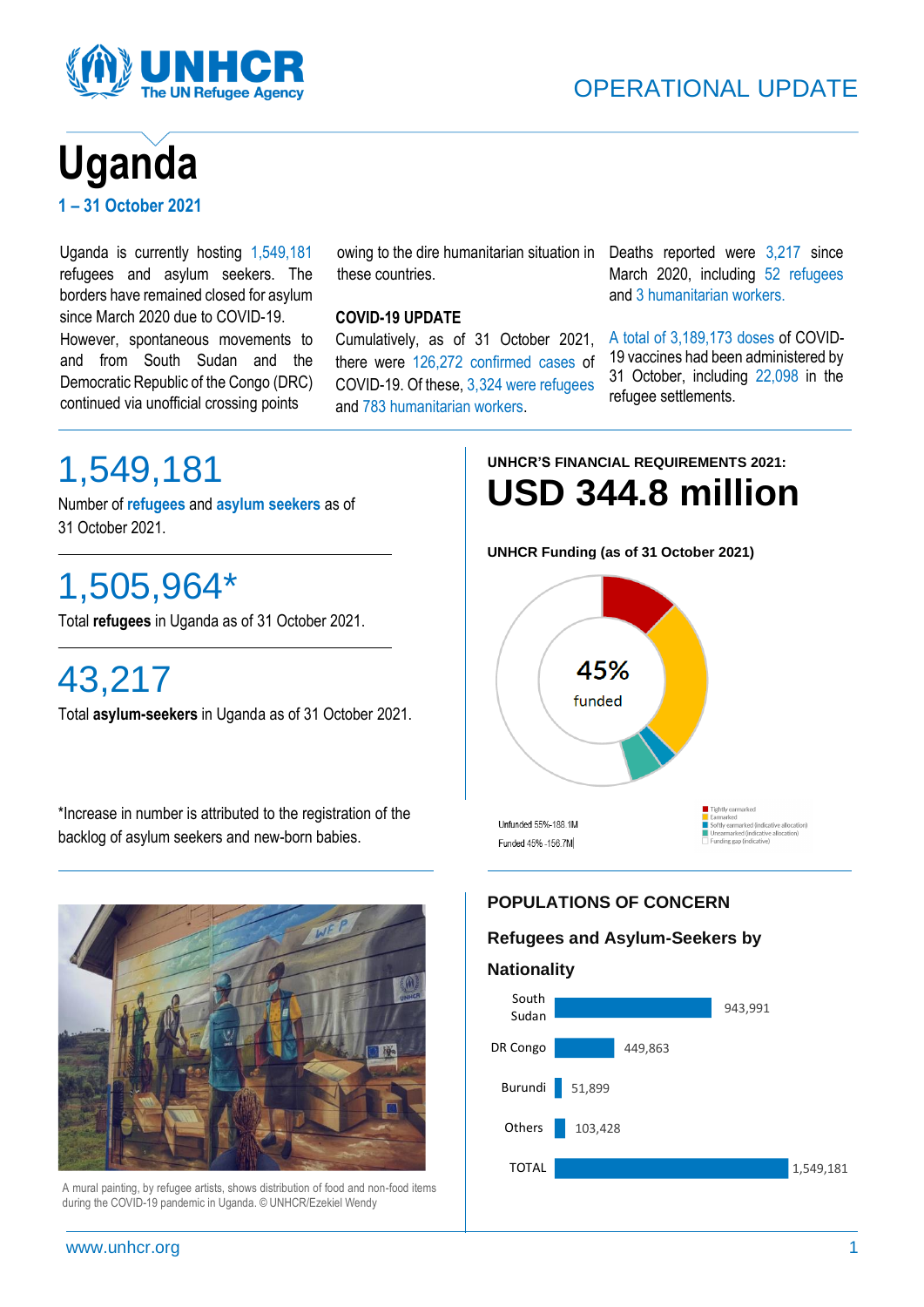



The Mirror Group, comprising urban refugees from the Burundi community, entertains guests at the 2021 United Nations Day celebrations in Uganda's capital Kampala. © UNHCR/ Duncan Mato

## **Contextual and operational highlights**

**COVID-19:** Since March 2020, a total of 3,324 refugees have tested positive for COVID-19, with 2,771 recoveries and 52 reported deaths. The cumulative countrywide figure for COVID-19 positive cases stood at 126,272 cases, with 96,727 recoveries and 3,217 reported deaths. In total, 783 humanitarian workers tested positive for COVID-19 across the country. The Ministry of Health continued to carry out COVID-19 vaccination across the country for both citizens and refugees. As of 31 October 2021, a total of 3,189,173 vaccine doses had been administered in Uganda, including 22,098 in refugee settlements. Those vaccinated in refugee settlements included 2,862 health workers, 4,087 teachers and 5,430 humanitarian workers.

**Ugandan Government and UNHCR launch verification and profiling of asylum seekers and refugees:** On 21 October, the Office of the Prime Minister (OPM) and UNHCR officially launched a joint Verification and Individual Profiling Exercise (IPE) for all refugees and asylum-seekers in Uganda. The exercise began in Oruchinga settlement, Isingiro district, and will be carried out in a phased approach across all settlements. Uganda's Minister of State for Relief, Disaster Preparedness and Refugees, Esther Anyakun and UNHCR Representative to Uganda, Joel Boutroue presided over the official launch in the presence district and local authorities, and the media. The exercise is expected to continue until July 2022. A press statement is available here: [https://www.unhcr.org/afr/news/press/2021/10/617264574/ugandan](https://eur02.safelinks.protection.outlook.com/?url=https%3A%2F%2Fwww.unhcr.org%2Fafr%2Fnews%2Fpress%2F2021%2F10%2F617264574%2Fugandan-government-and-unhcr-announce-verification-and-profiling-of-asylum.html&data=04%7C01%7Cnuri%40unhcr.org%7C3320d8b5fed34f071c6808d9a8f0784d%7Ce5c37981666441348a0c6543d2af80be%7C0%7C0%7C637726573097915418%7CUnknown%7CTWFpbGZsb3d8eyJWIjoiMC4wLjAwMDAiLCJQIjoiV2luMzIiLCJBTiI6Ik1haWwiLCJXVCI6Mn0%3D%7C3000&sdata=nFrlXc%2B6%2FEbFiC82qobqXCIGpptTLjSIWx8RGNzpGVY%3D&reserved=0)[government-and-unhcr-announce-verification-and-profiling-of-asylum.html](https://eur02.safelinks.protection.outlook.com/?url=https%3A%2F%2Fwww.unhcr.org%2Fafr%2Fnews%2Fpress%2F2021%2F10%2F617264574%2Fugandan-government-and-unhcr-announce-verification-and-profiling-of-asylum.html&data=04%7C01%7Cnuri%40unhcr.org%7C3320d8b5fed34f071c6808d9a8f0784d%7Ce5c37981666441348a0c6543d2af80be%7C0%7C0%7C637726573097915418%7CUnknown%7CTWFpbGZsb3d8eyJWIjoiMC4wLjAwMDAiLCJQIjoiV2luMzIiLCJBTiI6Ik1haWwiLCJXVCI6Mn0%3D%7C3000&sdata=nFrlXc%2B6%2FEbFiC82qobqXCIGpptTLjSIWx8RGNzpGVY%3D&reserved=0)

**Burundian voluntary repatriation -** Since the resumption of voluntary repatriation to Burundi on 4 October 2021, a total of 1,877 Burundian refugees have been facilitated to return to Burundi in safety and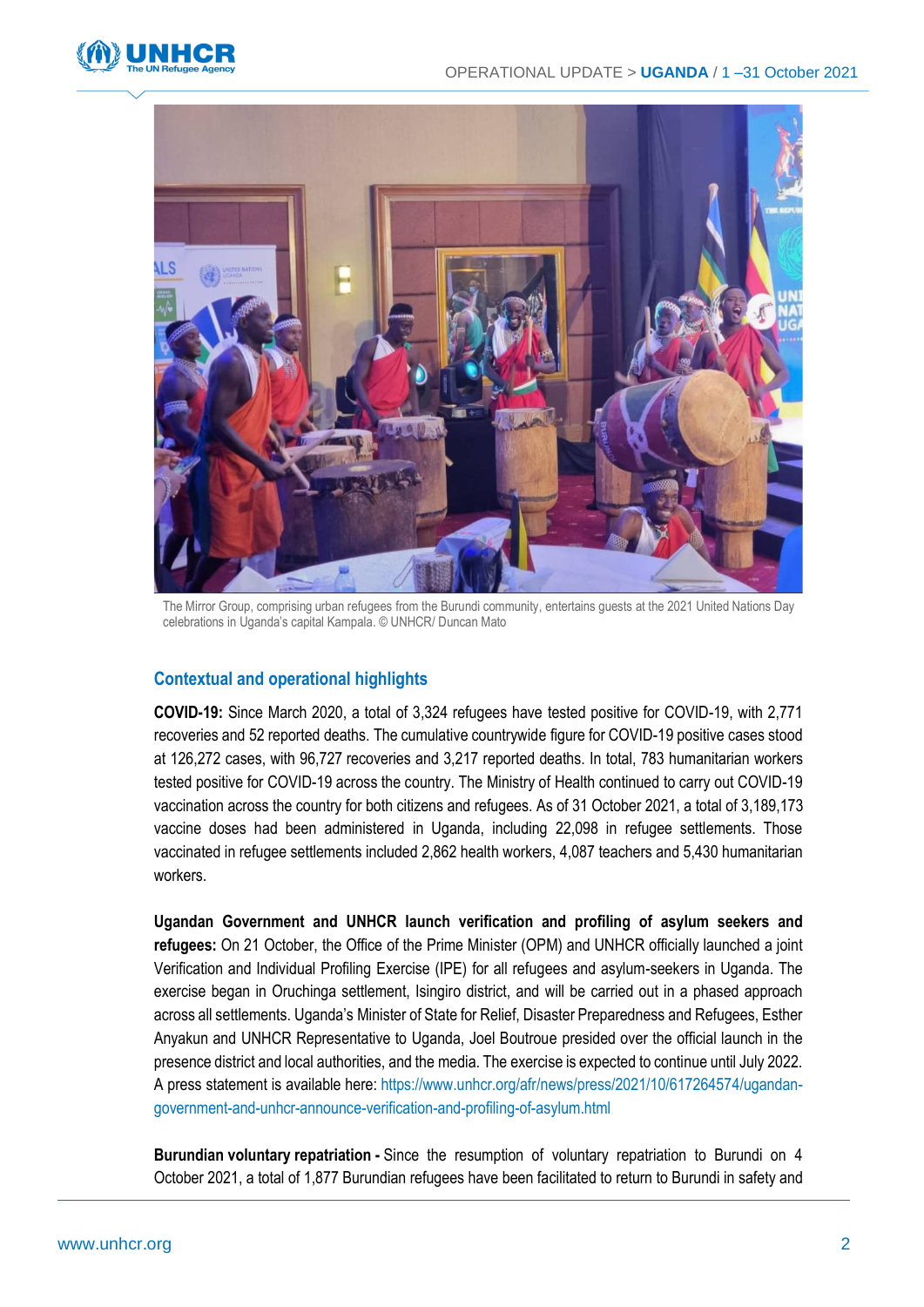

with dignity. Five convoys have been organized to date and another three of 600 people each are planned until the end of the year. The total number of returnees may slightly exceed the initial target of 2,300, which may require additional resources.

**Uganda participates in the 72nd session of UNHCR Executive Committee** - Minister for Relief, Disaster Preparedness and Refugees Hillary Onek and Assistant Refugee Commissioner Douglas Asiimwe represented Uganda at the 72nd session of the UNHCR Executive Committee, which took place from 4 to 8 October. During the general debate on day one, Minister Onek delivered the following messages: (a) Uganda has demonstrated that border management can be carried out without infringing on human rights and refugee law; (b) Refugees are included in the national vaccination campaigns; (c) Uganda has expressed support for the IGAD solutions initiative for Sudan and South Sudan; (d) Uganda warned that chronic underfunding to refugee programmes in Uganda was very dire and if left unattended, could lead to a reversal in the open-door asylum policy; and (e) UNHCR was called to support reintegration in countries of origin. During the side event on climate, Uganda pointed out that environmental protection remains a key priority in the refugee settlements and additional funding is needed to tackle this issue.



**Cash assistance for urban refugees:** UNHCR provided cash assistance via mobile money to 21,124 urban refugees in Kampala (6,785 households) as part of one-off intervention to help them overcome the economic hardship caused by COVID-19 lockdown restrictions. This activity will continue through to the end of November, as community sensitization, verification and validation of SIM cards are ongoing.

**Refugee Status Determination:** The Refugee Eligibility Committee (REC) held a session in Rwamwanja settlement during the reporting period, adjudicating 748 asylum applications (1,691 individuals), with a recognition rate of 72 per cent. Since January 2021, REC held a total of nine sessions including Kampala (4), Kyangwali (2), Kyaka (1), Nakivale (1) and Rwamwanja (1). UNHCR participated as an observer, providing logistical and technical support.

**Resettlement and Complementary Pathways**: UNHCR submitted 1,702 refugees for resettlement as of 31 October, with 1,154 departures so far this year. Since January, 240 refugees have been supported to access educational opportunities and another 132 have received family reunification support to join relatives in Australia, Belgium, Canada, Finland, France, Ireland, Italy, Netherlands, Norway, Sweden, UK and the USA. UNHCR estimates that 125,403 refugees in Uganda are in need of resettlement in 2021

**Eradication of statelessness:** UNHCR and the statelessness focal person from Ministry of Internal Affairs, Immigration and Citizenship undertook field work and assessment of at-risk communities in Kasese, Kiryandongo and Kapchorwa districts to inform policy discussions. An advocacy documentary on the challenges faced by stateless communities in Uganda is underway.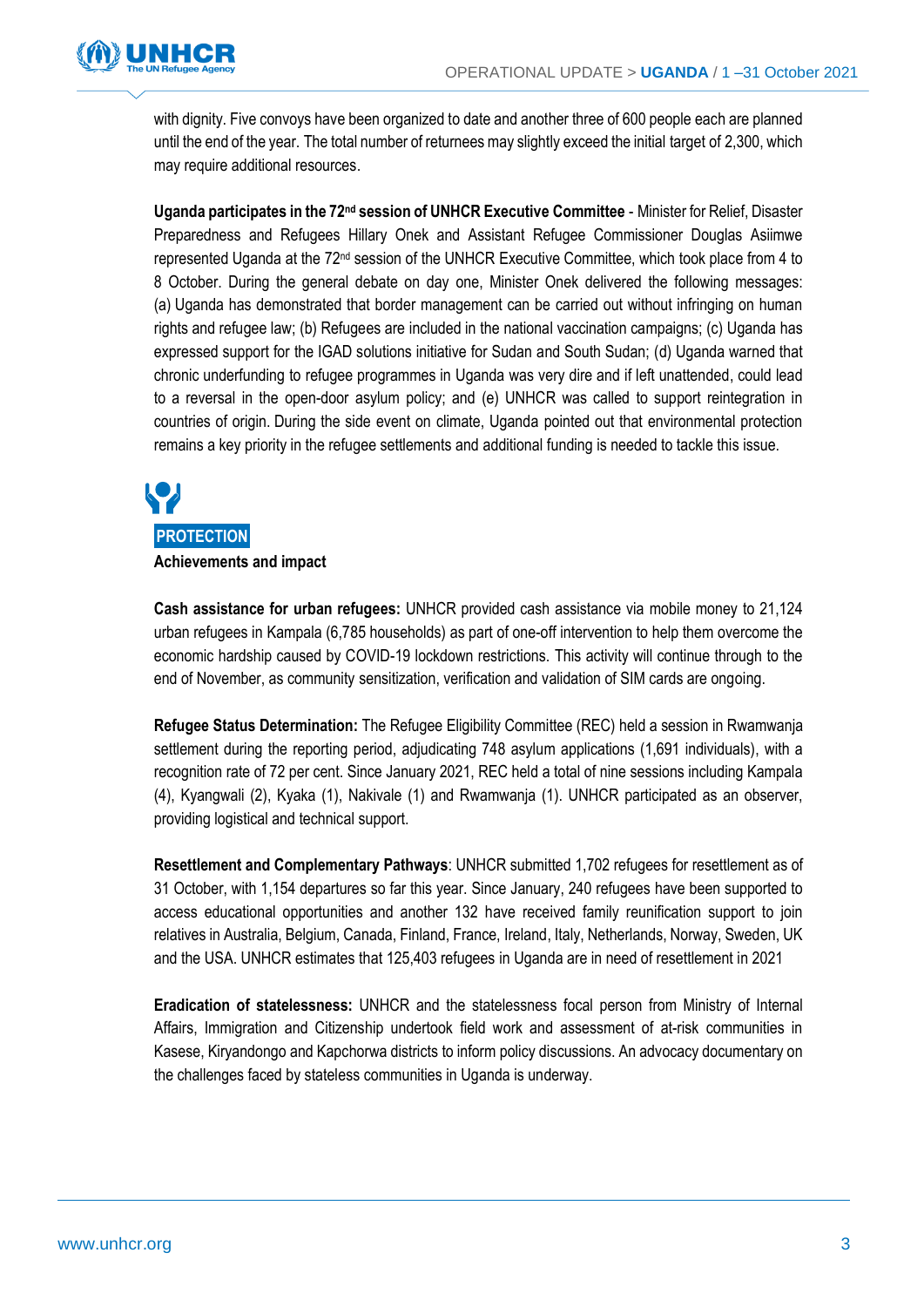



## **EDUCATION Achievements and impact**

**School reopening preparations**: As co-chair of the Education in Emergency Working Group, UNHCR convened an ad hoc sector meeting focusing on approaches, gaps and available resources for safe school reopening in January 2022. Given length of the full or partial school closure in Uganda, the meeting agreed the reopening efforts should address infrastructure, human resources and complementary activities necessary to recover learning loss. On infrastructure, one option is expansion of learning spaces through temporary, semi-permanent and permanent structures. This will help address increased Primary 1 (P1) intake for three cohorts expected to join school in 2022. Another option is making better use of existing infrastructure through a double shift system which will help reduce overcrowding and allow facilities to observe COVID-19 safety measures. There is need to recruit additional teachers needed for the projected increased P1 intake accompanied by scale up of teacher training (on abridged curriculum, double shift and teaching at the right level) and enhancement of approaches that complement formal education, including remedial learning, cooperative learning groups and accelerated education.

**Education Response Plan (ERP) documentation:** The Education Response Plan (ERP) Secretariat conducted audiovisual documentation of ERP I activities from 18 to 25 October, including infrastructure development, school feeding initiatives and learning activities. Success stories were collected from Bidibidi and Rwamwanja settlements as wells as Kamwenge district to document the success of ERP I, key challenges and lessons learnt to inform development of ERP II, and to support advocacy and resource mobilization. The ERP Secretariat also supported the printing of district ERPs for Obongi and Koboko districts.

## **Challenges**

- Significant learning time has been lost due to prolonged closure of schools.
- Deepened inequalities in access to education.
- Some of the education infrastructure has been dilapidated by weather and pests.
- Insufficient infrastructure and teachers to accommodate the learners in line with COVID-19 SOPs. The need for construction of learning spaces and recruitment of additional teachers, remains a key priority to ensure safe reopening of schools.



**HEALTH**

## **Achievements and impact**

**Health statistics**: During the month of October, 190,180 consultations were registered across the refugee response, with 25 per cent nationals and 75 per cent refugees. On average, each clinician provided 44 consultations per day. Overall, the major disease burdens were malaria (42.1 per cent), Upper Respiratory Tract Infection-(URTI) at 8 per cent, skin diseases (6 per cent), and Lower Respiratory Tract Infection (LRTI) at 6.2 per cent in the general population. Among children under five years, malaria was leading at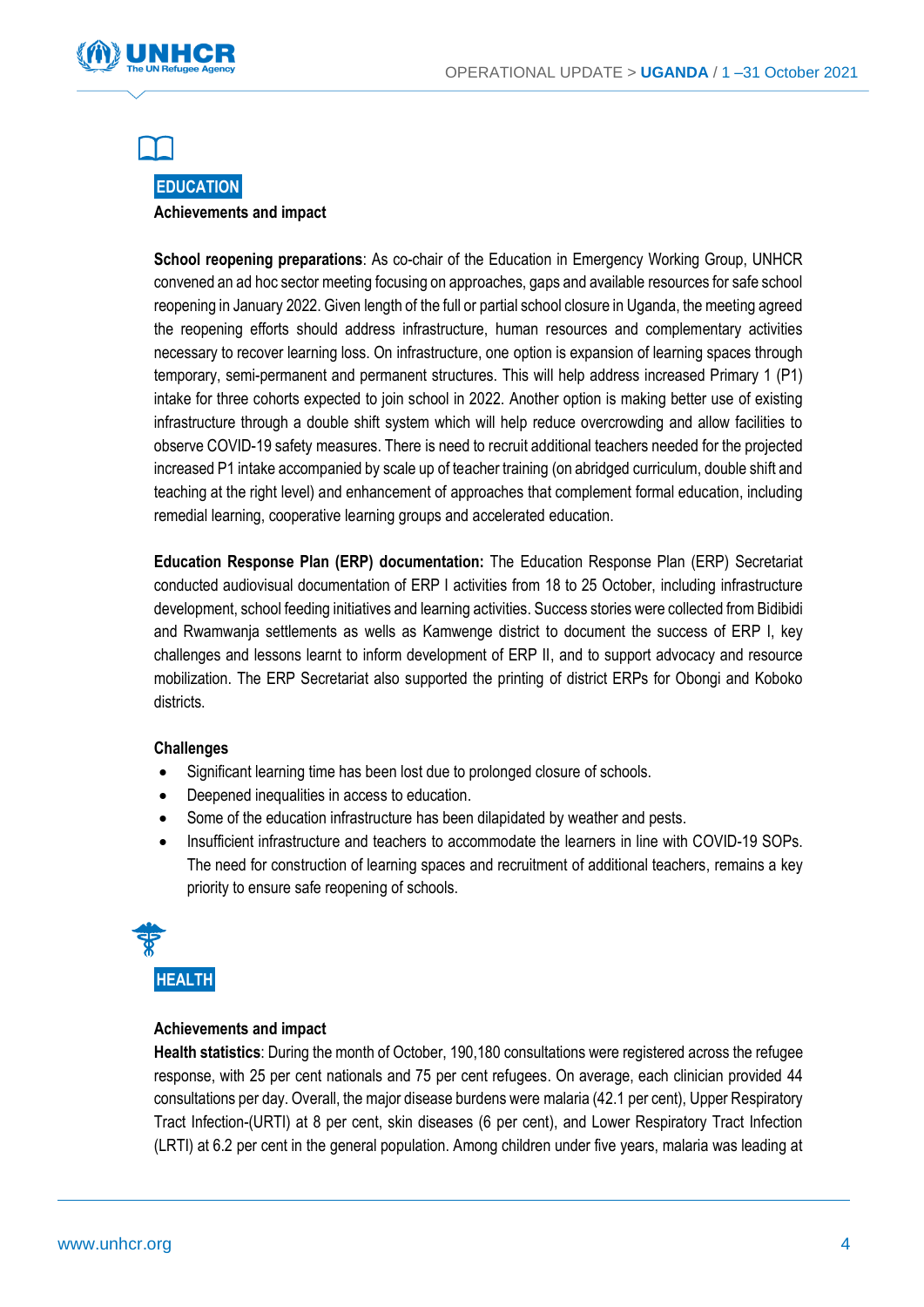

40.5 per cent, followed by URTI (13 per cent), skin diseases (7.6 per cent), LRTI (10.8 per cent) and diarrhea (7.2 per cent) and skin infection (7.6 per cent).

**Mortality rate:** In October, **the** Crude Mortality Rate (CMR) stood at 0.05 against the standard of 0.75 deaths per 1,000 population per month. Leading causes of death were malaria (19.1 per cent), LRTI (6 per cent), tuberculosis (5.9 per cent), and neonatal death (7.4 per cent). The under-five mortality rate stood at 0.09, which is within the public health standard of below 1.5 deaths per 1,000 population per month. The major causes were malaria (26.1 per cent), LRTI (17.4 per cent), neonatal death (21.73 per cent).

**Live births and child immunization:** Of the 3,953 live births registered in October, 97 per cent were conducted at health facilities by skilled health workers. Sixty-four per cent of the deliveries were by refugees and 36 per cent nationals. A total of 5,386 children were immunized against measles and15,859 received the diphtheria and polio vaccine.

**HIV prevention, care, and treatment**: A total of 9,334 individuals were tested for HIV across all settlements, of whom 136 tested positive and were enrolled into HIV care and treatment. The mothers that attended antenatal care clinics were 243,009, with 5,580 attending for the first time and getting tested for HIV to prevent mother-to-child transmission. A total of 18,465 patients are currently receiving HIV treatment in the settlements. Of these, 37 per cent are refugees while 63 per cent are nationals.

# **WATER AND SANITATION**

## **Achievements and impact**

**Water supply:** During the reporting period, water supplied to refugees in the settlements was at an average of 16.6 litres per person per day. A total of 23 million litres of water was supplied daily through 200 motorized water schemes and 1,090 handpumps. The slight increase is attributed to reduction in water trucking in Nakivale, following a pipeline extension. Water supply is particularly maintained in all health centers through a piped network and water trucking.

**Infection prevention and control, and risk communication:** These routine activities continued to be implemented during the reporting period across the response through sensitization at household level, water points and during radio talk shows. Similarly, Village Health Teams (VHTs) continued to promote the use of tippy taps for household level handwashing. Soap distribution was sustained at 250g per person per month to support hand hygiene in response to COVID-19. The use of solar technology for water treatment is being embraced by the refugee community.

**Latrine coverage:** Household latrine coverage stood at 73 per cent in the month of October, with commissioning of additional household latrines in some settlements. Neverthless, there is still disparity between populations (Congolese 65 per cent, South Sudanese 76 per cent and Burundians 69 per cent). With the ongoing COVID-19 response, handwashing practices have significantly improved with more facilities and soap distribution by partners.

## **Challenges**

• Palorinya's major water system breakdown increased water trucking needs in the area to 36 per cent, with significant financial implications.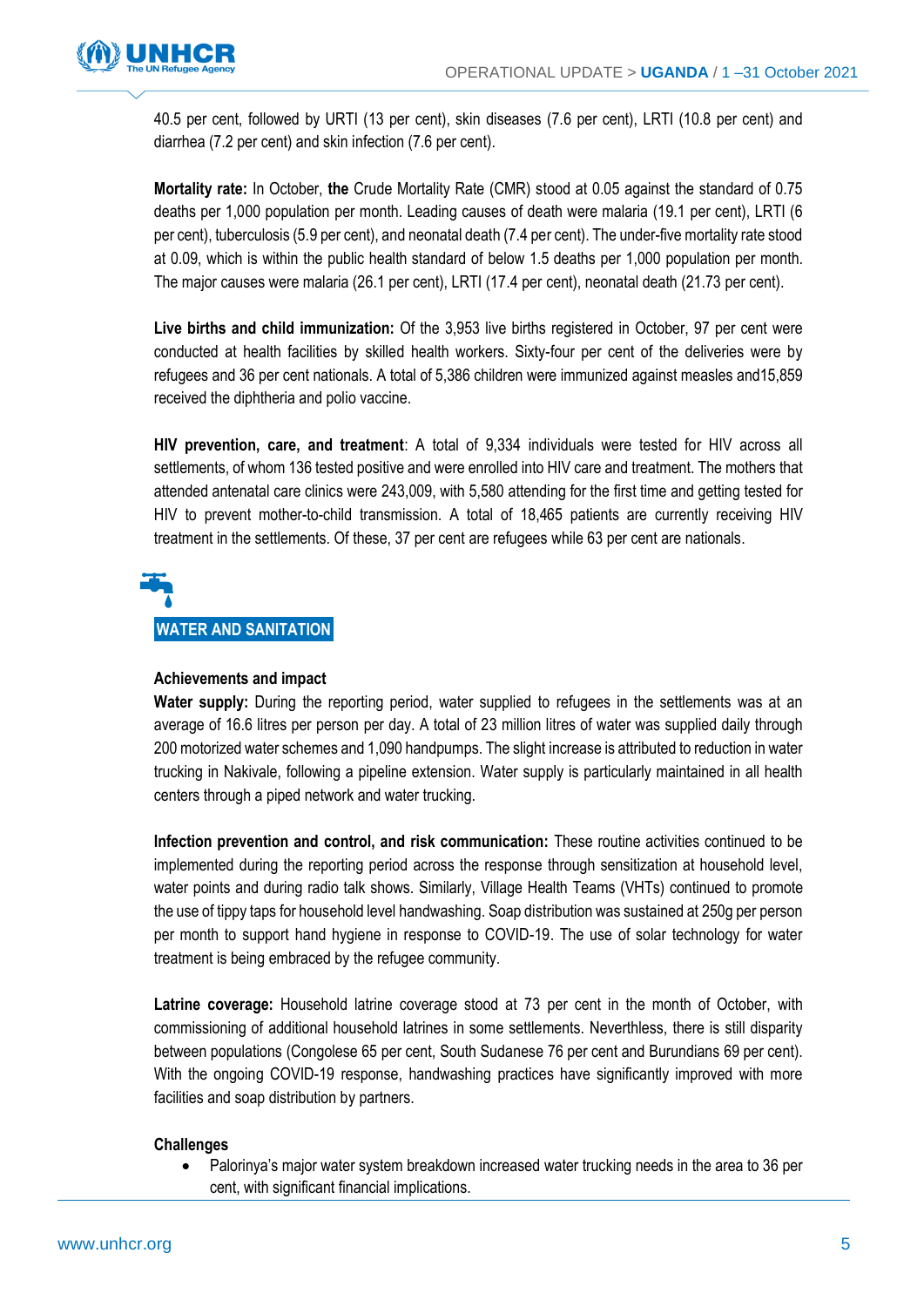

• Constant disruption of water supply in Bubukwanga transit centres due to illegal connections along the transmission pipeline forced the transit centre to resort to the expensive water trucking option. UNHCR's plan is drill a borehole nearby the transit centre to mitigate this challenge.



**Tree seedlings:** In October, partners in the settlements received 144,426 assorted tree seedlings from National Forestry Authority (NFA) nurseries and distributed them to beneficiaries for planting. A total of 2,044 seedlings were distributed in Palorinya settlement and the remainder in the South West to support environmental restoration activities. In addition, 62.58 hectares of woodlots were established in West Nile while 5.11 hectares were maintained in Kiryandongo settlement. Tree survival assessments in Lobule and Palorinya settlements found that 50 per cent and 77 per cent of trees planted by households have survived in these locations. This implies that households in Lobule settlement require additional training on how to plant and maintain trees. In Kiryandongo settlement, 136 individuals were trained in natural resource, forest management and sustainable fuel wood utilization.

**Clean and sustainable energy:** To enhance access to clean and sustainable energy, a total of 1,931 fixed Lorena stoves were constructed for households (1,260 in South West and 671 in Palorinya settlement), helping reduce the amount of fuel wood consumed by households. In West Nile, 1,731 kg of briquettes were produced by trained briquette making groups and used as alternative fuel to firewood and charcoal. In addition, 276 individuals were sensitized on energy saving practices as part of the activities to commemorate the energy week in Lobule settlement.

## **Challenges**

Prolonged drought has hindered extensive household tree planting within the settlements and host communities.



## **Achievements and impact**

**Construction:** Construction of Koboko district maternity ward has been completed while the phase of furniture and fittings is at approximately 45 per cent. Construction of two semi-permanent overnight shelter and registration shades at Imvepi reception center in Terego is at 80 per cent. In Adjumani, construction of the undergarment production site (one block of five-stance VIP latrine) at Pagirinya is at 80 per cent. In Moyo, construction of registration shelters in Palorinya's Zones 1 and 3 is complete, awaiting final inspection.

In Bubukwanga transit centre, construction of two accommodation shelters and four blocks of five-stance pit latrines is compete. Construction of two units of police accommodation and a police post with cells for men and women, an armory and a latrine at Sweswe reception centre have been completed. Construction of seven blocks of two-stance VIP latrines at Kyaka II and Rwamwanja health centres (Bwiriza, Bujjubuli, Itambabiniga and Ntenungi health outpost) has been completed.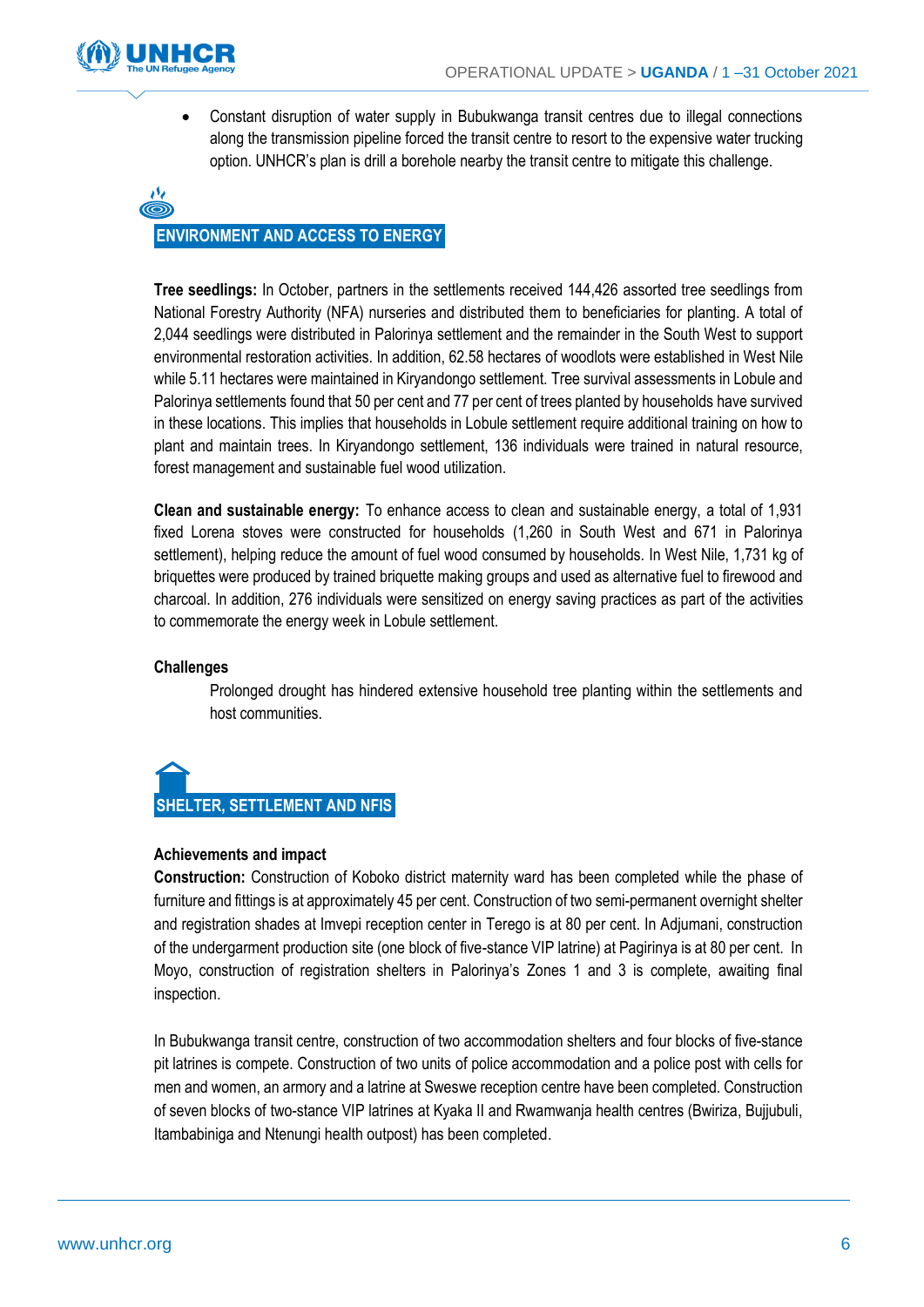

Construction works for child friendly spaces in Nakivale and Oruchinga settlements are at 95 per cent, with fencing and plastering completed. Defects correction for accommodation shelters at Kabazana reception centre is complete. Expansion works at the Oruchinga police station are at approximately 95 per cent. In Kanungu, defects correction for latrines and accommodation shelters at Matanda transit centre is complete, pending handover.

**Road works:** In Yumbe, the progress of rehabilitating selected roads in Zones 1, 2, 4 and 5 is at 90 per cent. Road works in Lamwo are complete, while in Adjumani progress is at 90 per cent. Construction progress on 53.1km of roads in Rwamwanja settlement is at approximately 80 per cent. In Moyo, road rehabilitation and maintenance work on 18.25 km of roads is estimated at 85 per cent. Once completed, the roads will ease movement of goods and services in the settlements.

**Settlement mapping:** Mapping and spatial data updating has been completed in Lamwo, while it is still on going in Adjumani. This will help in updating the settlement maps to enable identification of spatial gaps in provision and distribution of infrastructure.

## **Challenges**

- Road rehabilitation remains a major challenge throughout the settlements. Most of the roads are in a bad state.
- The rainy season led to low progress on all construction projects especially the upgrading of roads in Moyo.
- There is still a need for physical planning to guide developments within settlements.



## **Achievements and Impact**

**Uganda holds 14th Comprehensive Refugee Response Framework (CRRF) Steering Group meeting** - On 6 October, Hon. Esther Anyakun, Minister of State for Relief, Disaster Preparedness and Refugees and Hon. Victoria Rusoke Busingye, Minister of State for Local Government (MoLG) co-chaired the 14<sup>th</sup> CRRF Steering Group meeting. Several CRRF Steering Group members raised alarm over significant gaps in the refugee response, including environmental degradation, livelihoods and food ration cuts. The Refugee Engagement Forum asked that attention be put on self-reliance and developing a common understanding of what that could look like moving forward. A recommendation was made for a Government of Uganda-led dialogue with development partners to understand the issues behind transitional planning, so that clear decisions on the way forward can be chartered out. UNHCR suggested to review the future role and structure of the CRRF Secretariat as to enable it to better support the realization of the Global Compact on Refugees in Uganda.

**Refugee Response Plan (RRP) sector log frame development:** An inter-sector coordination group meeting was organized on 21 October to present the draft sector log frames and discuss interlinkages among different sectors. It was agreed that a common plan for data collection and management will be articulated within the RRP. Based on consultations in their respective working groups and the situation analysis completed earlier, sectors submitted their draft strategies on 29 October for review.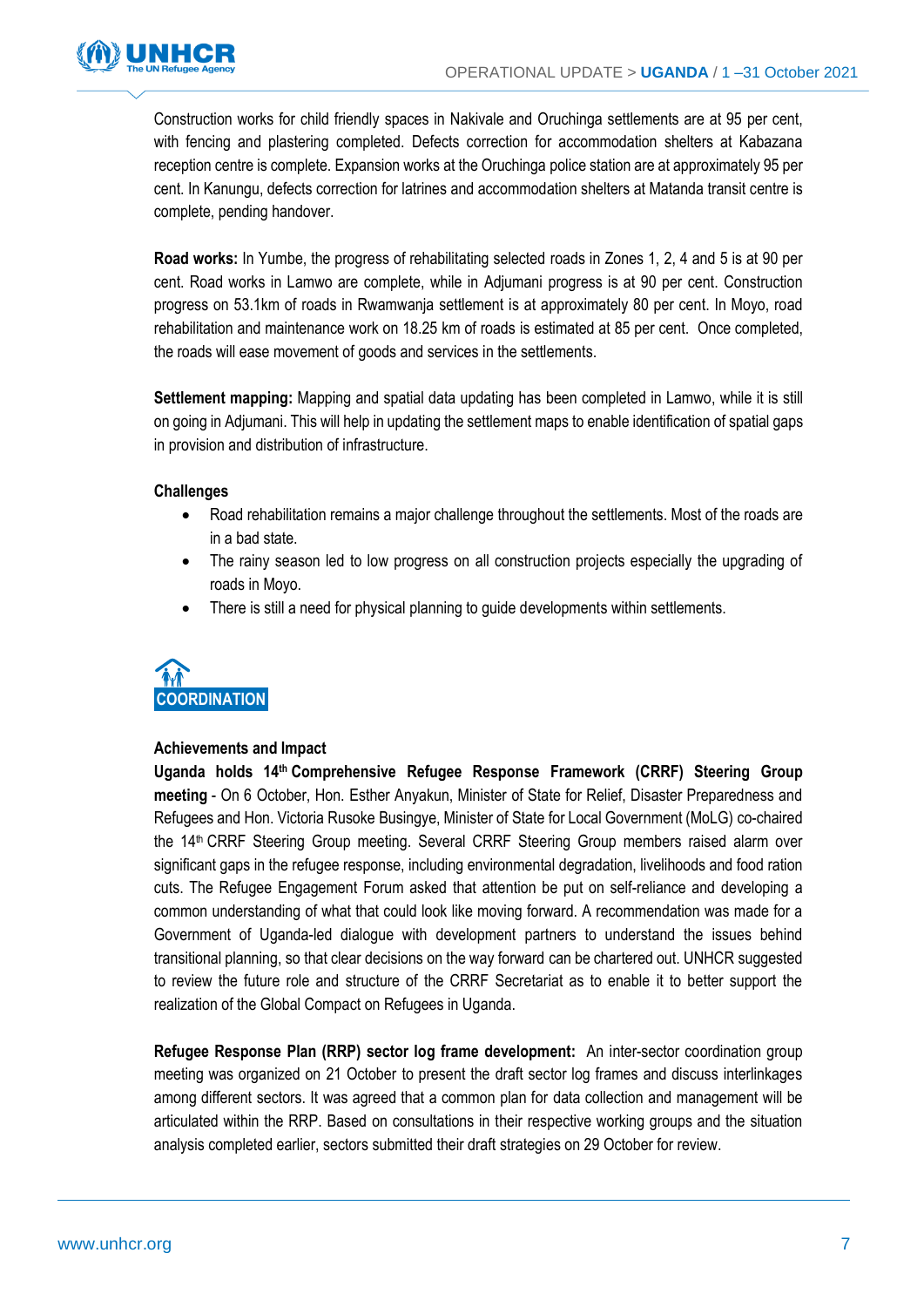



#### **Working in partnership with:**

**Government** - Office of the Prime Minister (OPM), District Local Governments (DLGs), Ministry of Agriculture Animal, Industry and Fisheries (MAAIF), Ministry of Education and Sports (MoES), Ministry of Energy and Mineral Development (MEMD), Ministry of Gender Labour and Social Development (MGLSD), Ministry of Health (MoH), Ministry of Local Government (MoLG), Ministry of Trade Industry and Cooperatives (MTIC), Ministry of Water and Environment (MWE).

**District authorities in refugee-hosting/receiving districts** – Adjumani, Arua, Isingiro, Kampala, Kamwenge, Kanungu, Kikuube, Kiryandongo, Kisoro, Koboko, Kyegegwa, Lamwo, Madi Okollo, Moyo, Ntoroko, Obongi, Terego and Yumbe**.**

**UN** - United Nations Children's Fund (UNICEF), United Nations Development Programme (UNDP), United Nations Entity for Gender Equality and the Empowerment of Women (UNWOMEN), United Nations Environment Programme (UNEP), United Nations Food and Agriculture Organization (FAO), United Nations High Commissioner for Refugees (UNHCR), United Nations Migration Agency (IOM), United Nations Officer for Project Services (UNOPS), United Nations Populations Fund (UNFPA), United Nations World Food Programme (WFP), United Nations World Health Organization (WHO).

**NGOs** - Action Africa Help (AAH), Action Against Hunger (ACF), Adventist Development and Relief Agency (ADRA), Africa Humanitarian Action (AHA), African Initiatives for Relief and Development (AIRD), African Medical and Research Foundation (AMREF), African Women and Youth Action for Development (AWYAD), Agency for Accelerated Regional Development (AFARD), Agency for Cooperation and Research in Development (ACORD), Agency for Technical Cooperation and Development (ACTED), American Refugee Committee (ARC), Andre Foods International (AFI), Association for Aid and Relief Japan (AARJ), Association of Volunteers in International Service (AVSI), Associazione Centro Aiuti Voluntari (ACAV), A-Z Children's Charity, Baylor, Building Resources Across Communities (BRAC), Belgian Development Agency (ENABEL), CARE, Care and Assistance for Forced Migrants (CAFOMI), Caritas Uganda (CU), Catholic Organization for Relief and Development Aid (CORDAID), Catholic Relief Service (CRS), Child Voices International, Communication and Education (PACE), Community Empowerment for Rural Development (CEFORD), Community Technology Empowerment Network (CTEN), Concern World Wide (CWW), Cooperazionee Sviluppo (CESVI), DanChurchAid (DCA), Danish Refugee Council (DRC), Doctors with Africa (CUAMM), Drop in the Basket (DiB), Finn Church Aid (FCA), Finnish Refugee Council (FRC), Food for the Hungry (FH), Friends of Kisoro, German International Cooperation (GiZ), Give Directly, Global Aim, Global Refugee International (GRI), Healing Kadi Foundation, Help Age International, Humane Africa Mission (HAM), Humanitarian Assistance and Development Services (HADS), Humanitarian Initiative Just Relief Aid (HIJRA), Humanitarian Open Street Map Team (HOT), Humanity & Inclusion (HI), IMPACT, Infectious Disease Institute (IDI), InterAid, Inter-church Organization for Development Cooperation (ICCO Cooperation), International Aid Services (IAS), International Center for Research in Agro Forestry (ICRAF), International Committee of the Red Cross (ICRC), International Rescue Committee (IRC), IsraAid, Jesuit Refugee Service (JRS), Johanniter, Kabarole Research and Resource Centre (KRC), Lutheran World Federation (LWF), Lutheran World Relief (LWR), Malteser International (MI), Medical Teams International (MTI), Mercy Corps (MC), Norwegian Refugee Council (NRC), Nsamizi Training Institute of Social Development (NSAMIZI), OXFAM, Peace Winds Japan (PWJ), Peter C. Alderman Foundation (PCAF), Plan International (PI), Programme for Accessible Health, Real Medicine Foundation (RMF), Regional Health Integration to Enhance Services in Eastern Uganda (RHITES), Reproductive Health Uganda (RHU), Right to Play (RtP), Rural Initiative for Community Empowerment in West Nile (RICE-WN), Salvation Army, Samaritan's Purse (SP), Save the Children International (SCI), Self Help Africa (SHA), The Uganda National Apiculture Development Organization (Tunado), Transcultural Psychosocial Organization (TPO), Trocaire, Tutapona Trauma Rehabilitation (TTR), Uganda Law Society (ULS), Uganda Red Cross Society (URCS), Uganda Refugee Disaster and Management Council (URDMC), War Child Canada (WCC), War Child Holland (WCH), Water Mission Uganda (WMU), Welthungerhilfe (WHH), Windle International Uganda (WIU), World Vision International (WVI), Young Women's Christian Association (YWCA), ZOA – Uganda (ZOA).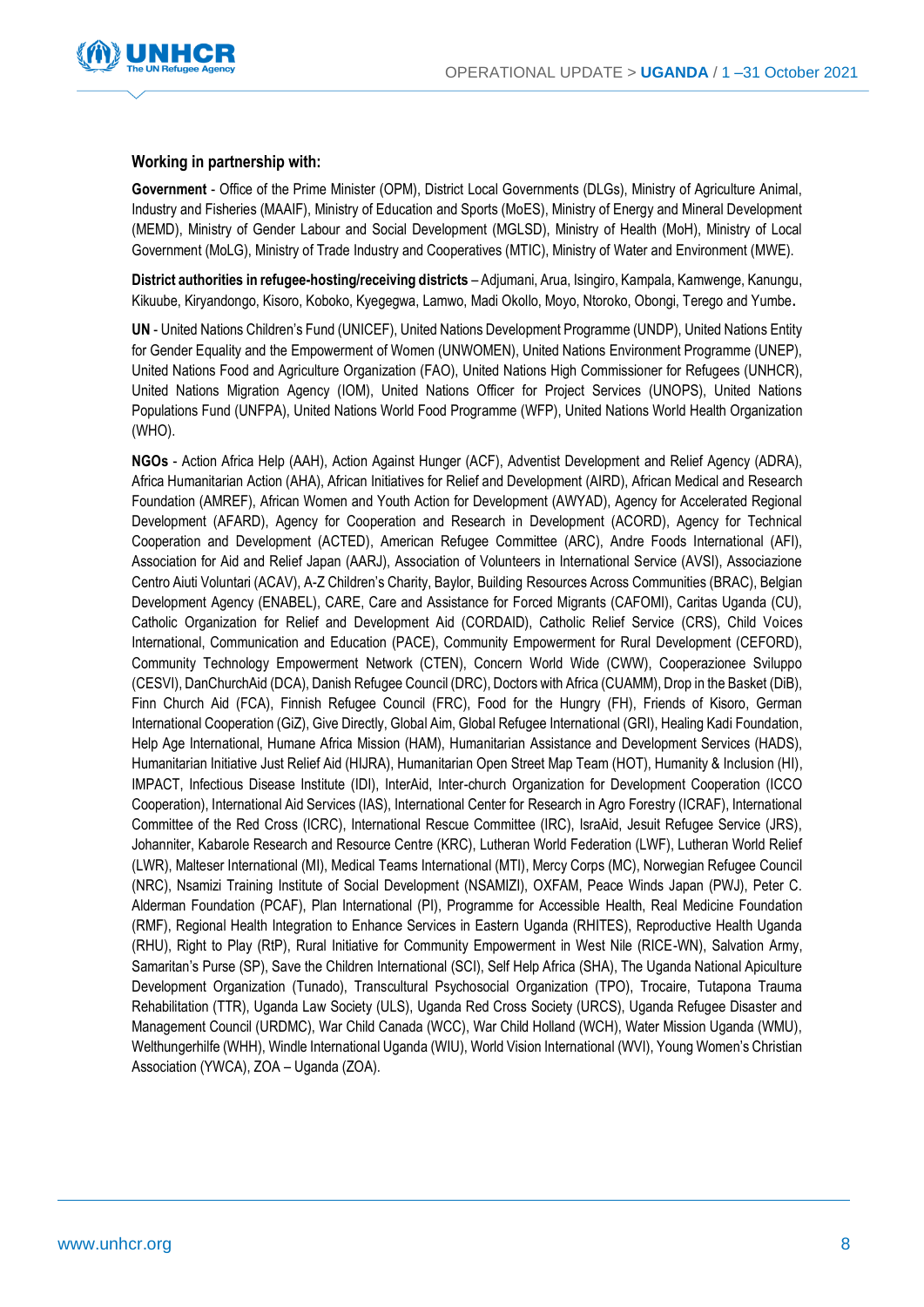

#### **Funding**

#### **EARMARKED CONTRIBUTIONS | USD**

**United States of America** 73.1 million | **European Union 1**4.1 million | **Denmark** 10 million | **Industria de Diseño Texti S.A. (Inditex)** 6.4 million **| Germany** 6.1 million | **Japan** 3.1 million | **Unilever (UK)** 2.4 million | **Netherlands** 2.2 million | **Qatar** 1.7 million | **Republic of Korea** 1.7 million **| Remon L Vos** 1.3 million | **Sweden** 1.2 million **| Ireland** 1.2 million| Espana con ACNUR 1 million|

Canada | Education Cannot Wait | France | Switzerland | UNO-Fluechtlingshilfe | UN Children Fund | IGAD | Australia for UNHCR | UNHCR Insamlingsstiftelse | Solvatten | BOREALIS AG | UN Programme on HIV/AIDS | Toyota Tsusho Corporation | Agility Logistics | Fast Retailing Co. Ltd (UNIQLO) | USA for UNHCR | Transsion Holdings | Other private donors

**OTHER SOFTLY EARMARKED CONTRIBUTIONS | USD**

**Germany** 50.1 million | **United States of America** 33 million | **Private donors Australia** 9.8million | **Private donors Germany** 7.2 million | **Canada** 5.6 million | Japan 2.7 million | **Finland** 2.4 million| Private donors Republic of Korea 2.1 million

France | Luxembourg | Norway | Spain | Sweden | Private donors

#### **UNEARMARKED CONTRIBUTIONS**

**Norway** 80 million | **Sweden** 75.4 million | **Private donors Spain** 62.6 million | **United Kingdom** 40.4 million | **Netherlands** 36.1 million | **Denmark** 34.6 million | **Private donors Republic of Korea** 31.9 million | **Private donors Japan** 27.7 million | **Germany** 26 million | **Japan** 23.4 million | **France** 20.2 million | **Switzerland** 16.4 million | **Private donors Italy** 15.7 million | **Private donors Sweden** 14.4 million | **Ireland** 12.5 million | **Belgium** 11.9 million | **Italy** 10.7 million

Algeria | Armenia | Australia | Austria | Bulgaria | Canada | Costa Rica | Cyprus | Estonia | Finland | Holy See | Iceland | Liechtenste Luxembourg | Malta | Monaco | Montenegro | Morocco | New Zealand | Peru | Philippines | Portugal | Republic of Korea | Russian Fi Saudi Arabia | Singapore | South Africa | Thailand | Turkey | Uruguay | Private donors